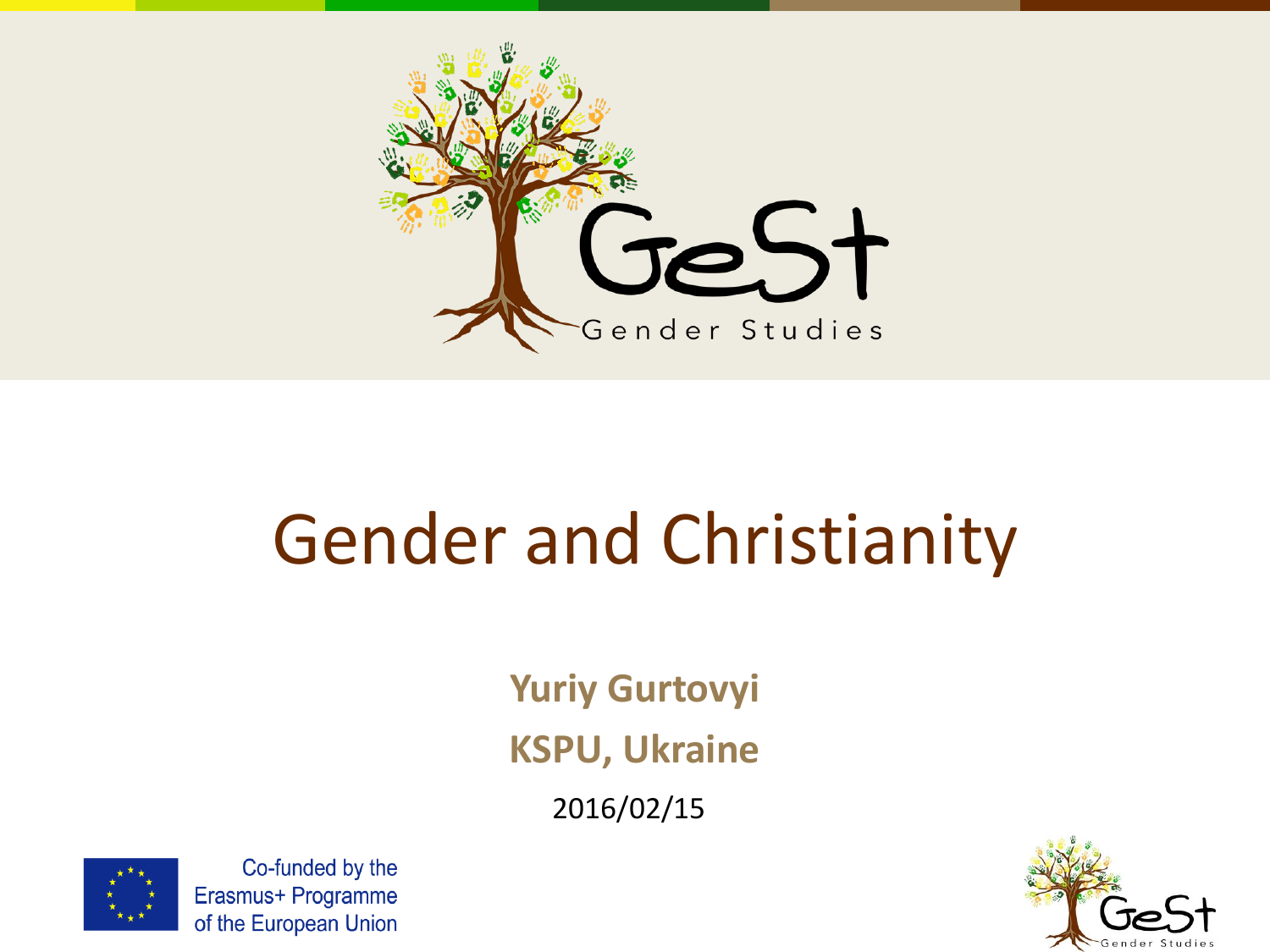# The Role of Christianity

- Christianity is the largest religion in the world, with 2.3 billion [adherents, or 31.4% of the global population. Today, the four](https://en.wikipedia.org/wiki/List_of_Christian_denominations_by_number_of_members) largest branches of Christianity are the [Catholic Church](https://en.wikipedia.org/wiki/Catholic_Church)  $(1.3)$ billion), [Protestantism](https://en.wikipedia.org/wiki/Protestantism) (920 million), the Eastern Orthodox Church (260 million) [and Oriental Orthodoxy](https://en.wikipedia.org/wiki/Eastern_Orthodox_Church) (86 million).
- Christianity and [Christian ethics](https://en.wikipedia.org/wiki/Christian_ethics) have played [a prominent role](https://en.wikipedia.org/wiki/Role_of_Christianity_in_civilization) in the development of [Western civilization,](https://en.wikipedia.org/wiki/Western_civilization) particularly around Europe during [late antiquity](https://en.wikipedia.org/wiki/Late_antiquity) and the [Middle Ages.](https://en.wikipedia.org/wiki/Middle_Ages) Despite a [declining trend in membership](https://en.wikipedia.org/wiki/Decline_of_Christianity) in the West, Christianity remains the dominant religion in the region, with more than 70% of the population identifying as Christian. Nonetheless, the religion is growing in Africa and Asia, the world's most populous continents.



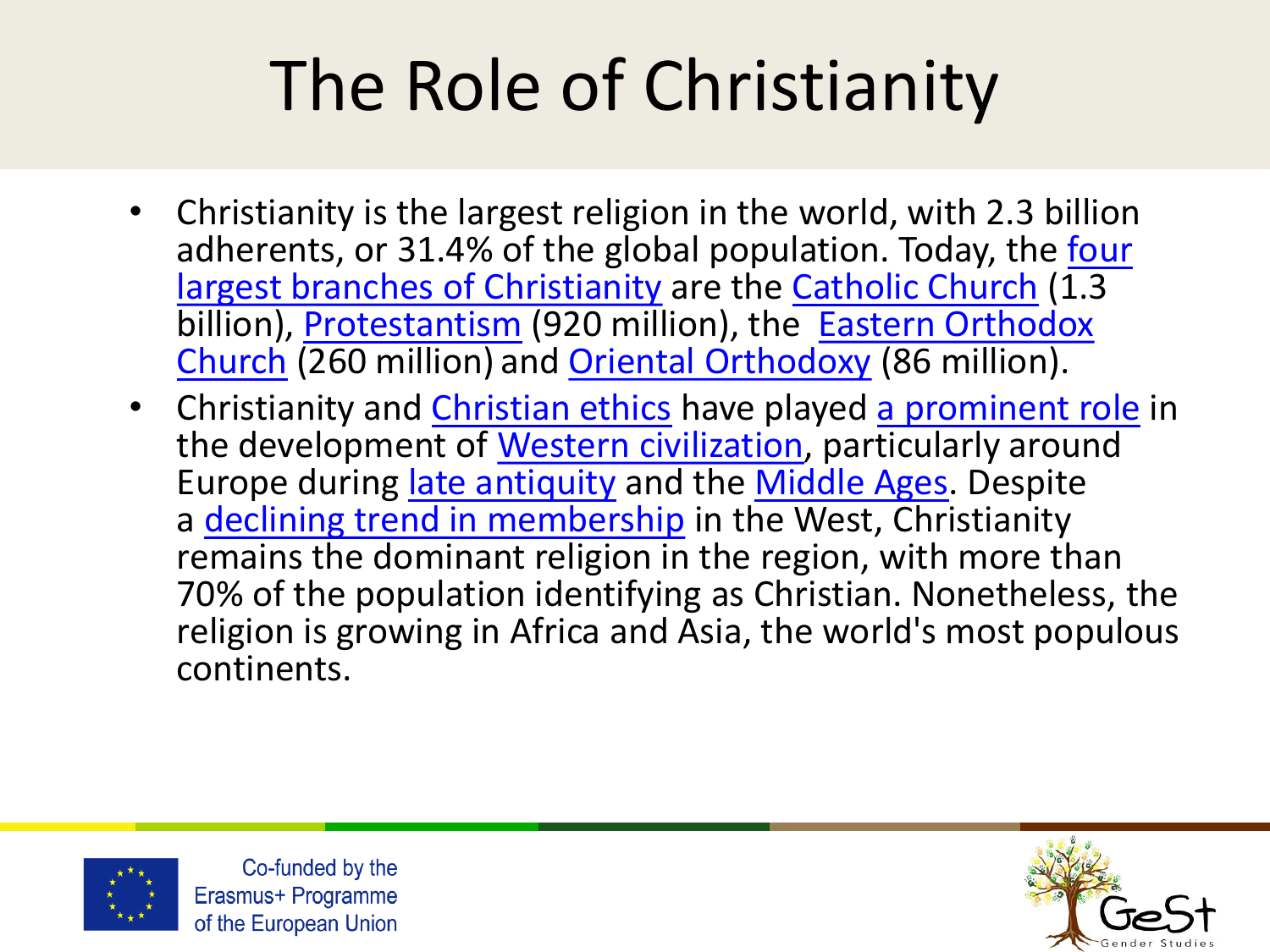# Source of Christian doctrine

- For thousands of years, Christianity has played a significant role in European and world social development. Significant influence, despite tangible secularization, remains today.
- The main source of Christian doctrine is the Bible (Scripture) and the so-called Tradition (church teachers' books, canonical documents, sermons, etc.). The Bible shows the creation of man in the image of God and in two stories: "And God said: We will create man in our image. And God created man in his image, as a man and woman created them "(Genesis 1: 26-27). Scripture does not mention transgenderness, nor transsexuality, but condemns homosexuality (Leviticus 18:22, 20:13, Rom. 1, 26-27).



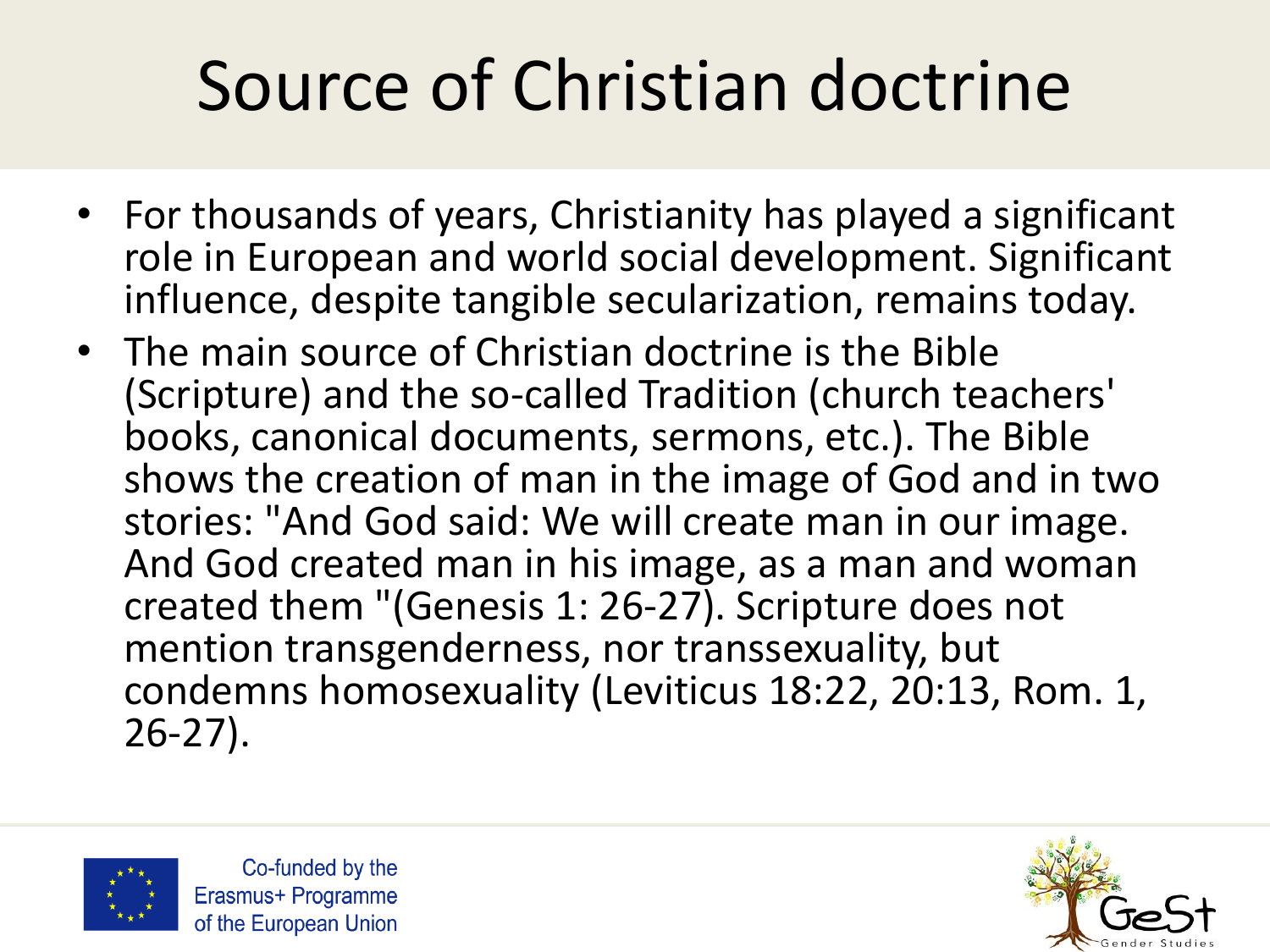## Catholicism(1)

- Pope Benedict XVI publicly condemned gender theory, namely the idea of the possibility of gender self-determination, stating that it blurs the boundaries between man and woman and is a man's separation from God.
- Similar statements were also made by Pope Francis : "Gender theory is not a solution to the problems of the relationship between man and woman, but represents" a step back ... God created man and woman so that they were similar to Him and complement each other ... The problems in their relationship were generated by the people themselves, who for centuries considered men and women as a confrontation ... We are created to listen to each other and to help each other.
- One can say that without mutual enrichment in these relations in thoughts and deeds, in feelings and work, and also in faith, people will not even be able to fully understand what it means to be a man and a woman "



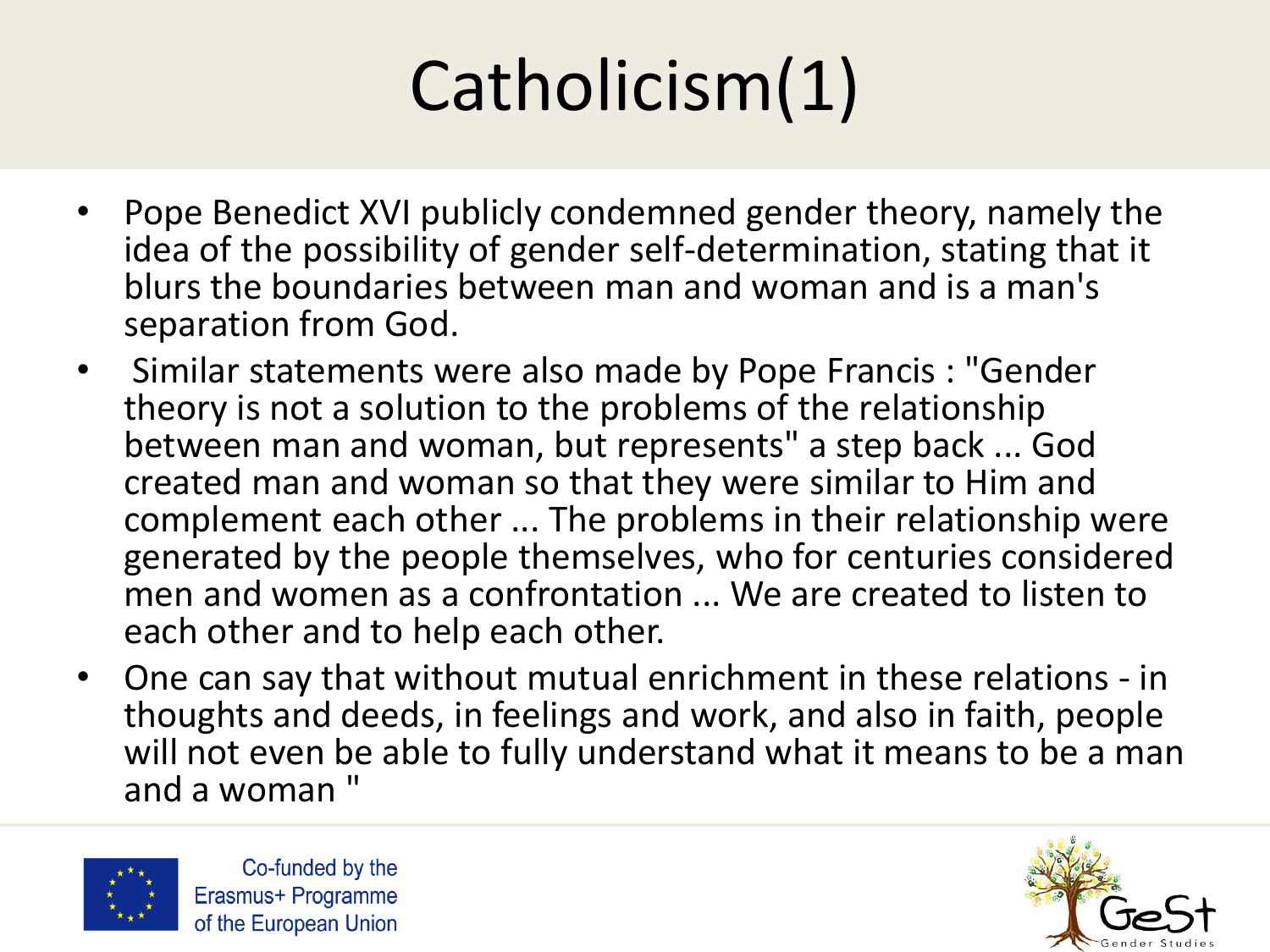# Catholicism(2)

- The Congregation for the Doctrine of the Faith in 2000 circulated among Catholic archbishops a confidential document that denied the gender identity of transgender people and argued that the transgender transition did not change the gender of the church in the eyes of the church [2].
- Since the 1970's, the Catholic Church has formulated a fairly clear position on the issue of homosexuality in a number of official statements and doctrinal documents. For example, in the Catechism of the Catholic Church (published in 1992) this issue is devoted to the section "Virtue and Homosexuality »(§§ 2357-2359). Here, first of all, it is stated that both the Scriptures and the Church Tradition qualify homosexual acts as a severe form of fornication and declare them "definitely unlawful", which are contrary to the natural law. In accordance with the divine plan, sexual intimacy is due to two goals: the continuation of the family and the complementarity of two individuals of different sex. In a homosexual act, none of these goals can be achieved. Therefore, such an act contradicts the natural order of things established by God.



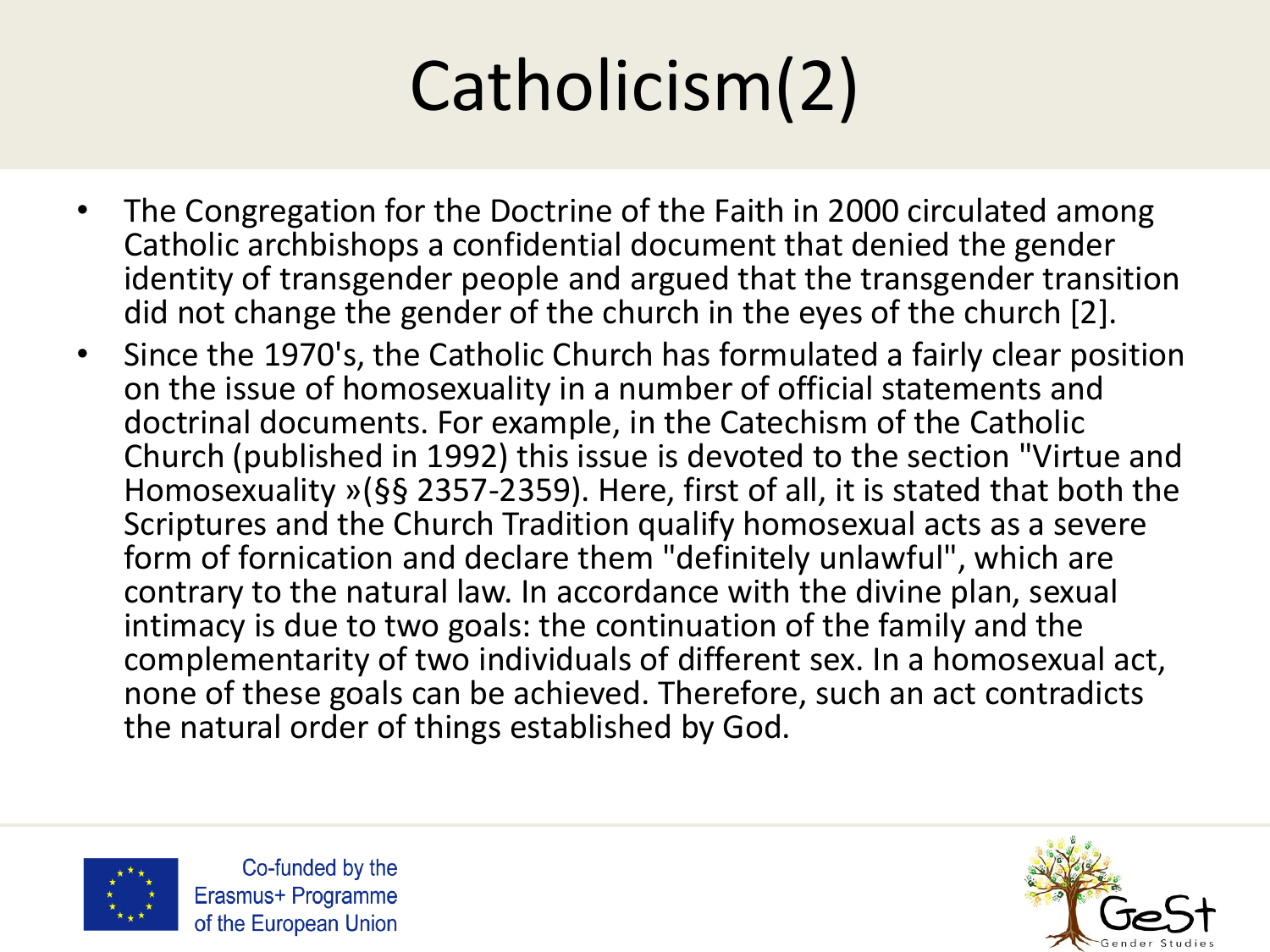#### Some remarks

- In this case, the Catechism states that "a fairly significant number of men and women have an innate tendency toward homosexuality. These people have not made a conscious choice in favor of homosexuality; for most of them, this state is a difficult test. " In this case, the psychological origin of homosexuality "remains largely unclear".
- Based on clear indications of both Scripture and Tradition, the Catholic Church considers homosexual behavior to be unequivocally sinful, but it is not homosexual attraction that qualifies as a sin. From the point of view of the Catholic Church, "people who are inclined to homosexuality are called to chastity. Thanks to the virtues of self-control that cultivate internal freedom, sometimes with the help of unselfish friendship, prayer and grace of the sacraments, these people can and must gradually and decisively approach Christian perfection. "



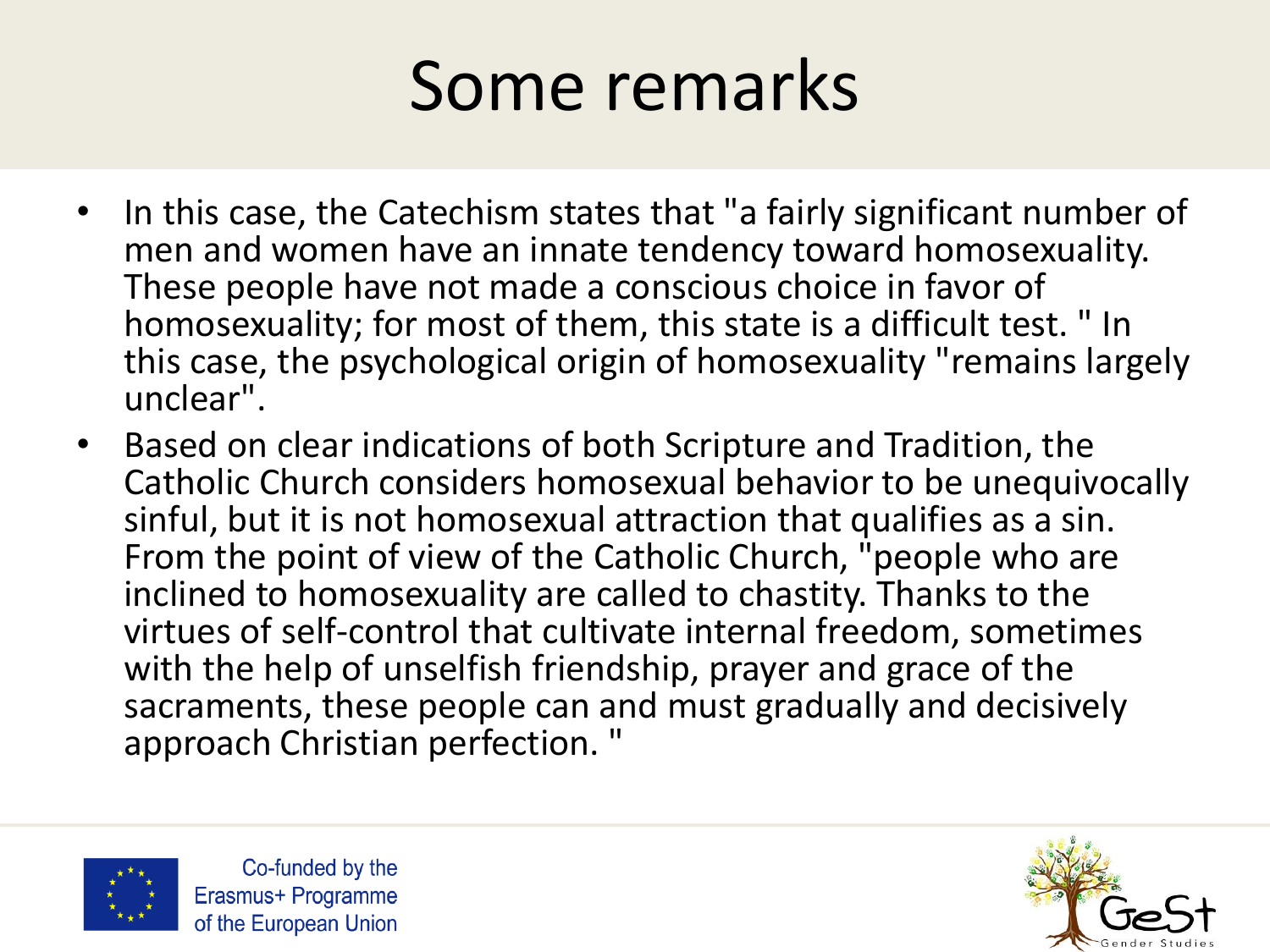#### **Orthodoxy**

- Orthodoxy also offers its arguments in favor of equality between men and women, insisting that men and women "are equally , created of God's image and human dignity" and, like all Christians, are equal in "access to salvation." But "the fundamental equality of the dignity of the articles does not override their natural difference and does not mean the identity of their vocations, both in the family and in society."
- The Orthodox view is the division of human nature into a woman's and a man's, and, accordingly, the need to follow a certain scheme of the presence of each sex in society: "The Church ... sees the appointment of women not in the mere imitation of a man and not in competition with him, but in the development of all the gifts to her from the Lord abilities, including those inherent only in her being "[6]. However, the existence of a certain "female nature" does not contradict, in accordance with the vision of the Russian Orthodox Church, the equality of women and men in the law.



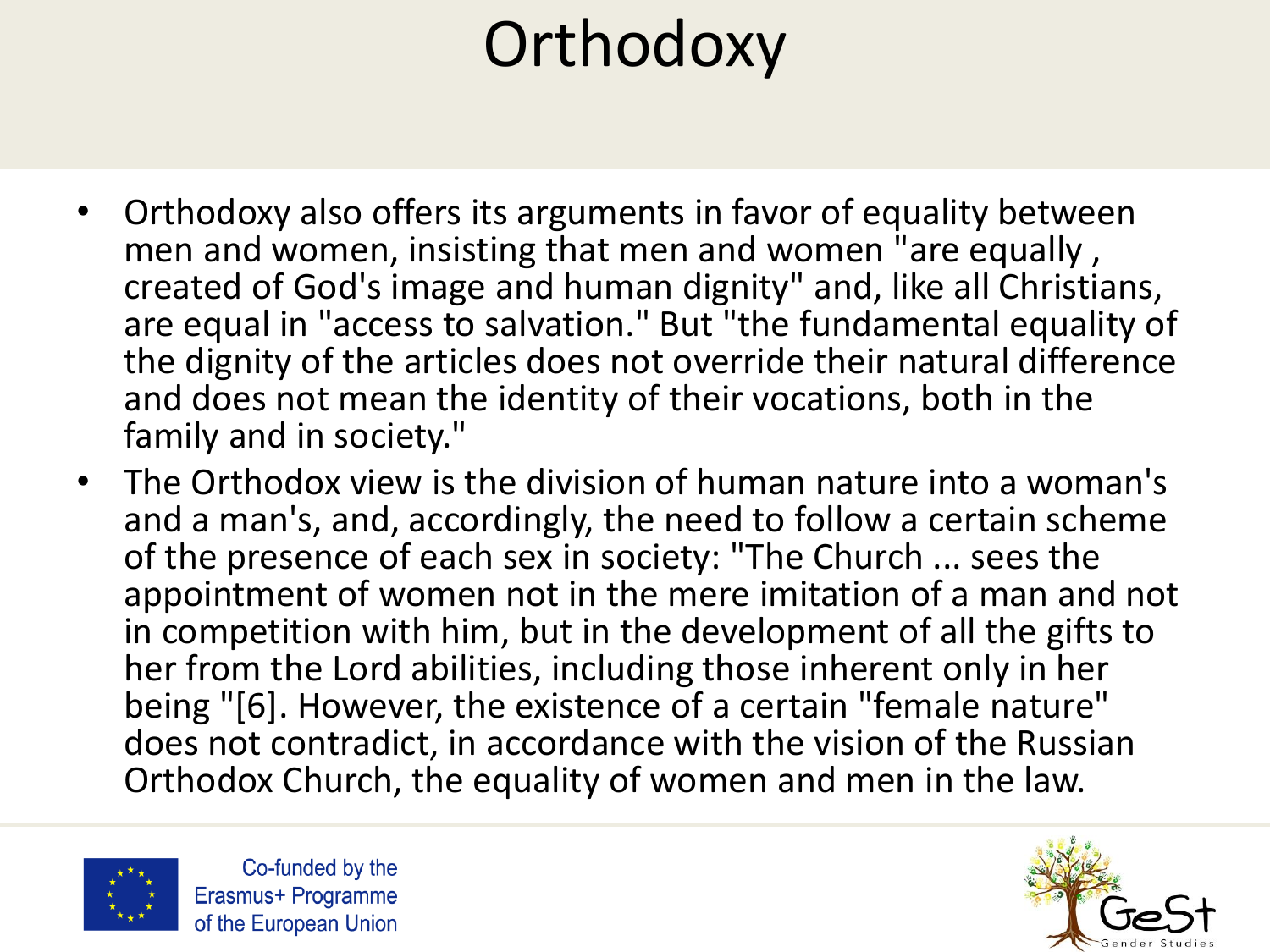#### Protestantism

- In 2014, the Southern Baptist Convention adopted a resolution stating that God created two separate sexes: male and female - and that the gender identity of man is determined by his "biological sex" rather than selfperception. The resolution condemns the transgender transition, but at the same time urges believers to love their transgenic neighbors and condemns discrimination against them . In 2015, the First Baptist Church in Greenville (North Carolina) adopted the principles of nondiscrimination, which allows priestly ordinations of open homosexual and transgender people .
- Some Protestant churches recognize and accept transgenderness and admit transgender people to clergy. Transgender people are ordained priests in the Church of England , the United Methodist Church and the Lutheran Church . The General Synod of the United Church of Christ in 2003 called for the full inclusion of transgender people in the church . The US Episcopal Church in 2012 approved the inclusion of gender identity and gender expressions in their non-discrimination principles .